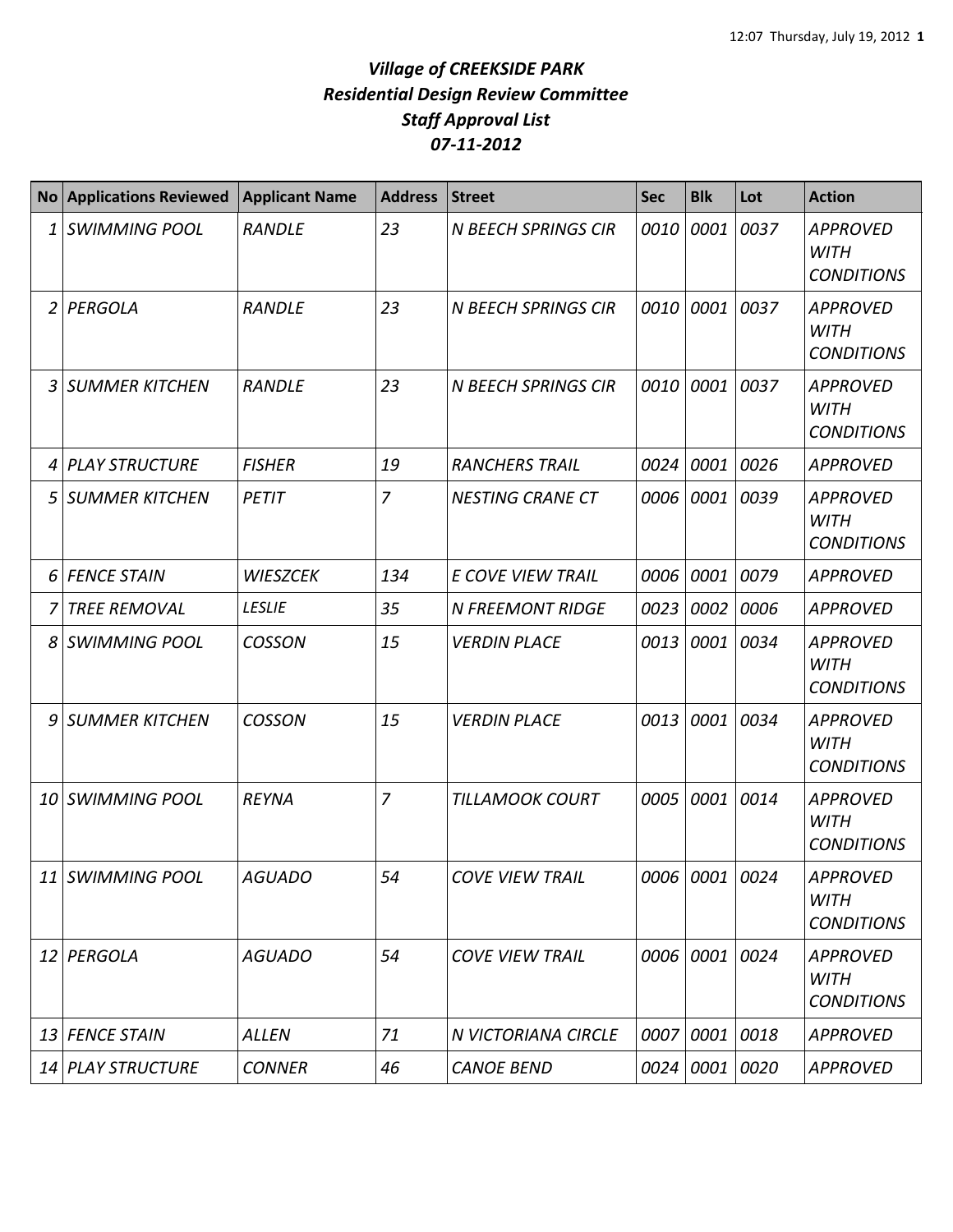| <b>No</b> | <b>Applications Reviewed</b> | <b>Applicant Name</b> | <b>Address</b> | <b>Street</b>              | <b>Sec</b> | <b>Blk</b>     | Lot  | <b>Action</b>                                       |
|-----------|------------------------------|-----------------------|----------------|----------------------------|------------|----------------|------|-----------------------------------------------------|
| 15        | <b>SWIMMING POOL</b>         | <b>FIGUEROA</b>       | 59             | N WHISTLING SWAN PL        | 0021       | 0002           | 0015 | <b>APPROVED</b><br><b>WITH</b><br><b>CONDITIONS</b> |
| 16 I      | <b>SWIMMING POOL</b>         | VARELA                | 75             | <b>N BACOPA DRIVE</b>      | 0007       | 0006           | 0007 | <b>APPROVED</b><br><b>WITH</b><br><b>CONDITIONS</b> |
| 17        | <b>PLAY STRUCTURE</b>        | <b>POWER</b>          | 43             | E HULLWOOD CIRCLE          | 0002       | 0002           | 0008 | <b>APPROVED</b><br><b>WITH</b><br><b>CONDITIONS</b> |
| 18        | <b>SWIMMING POOL</b>         | <b>GONZALEZ</b>       | 31             | <b>WRANGLER PASS DR</b>    | 0015       | 0001           | 0008 | <b>APPROVED</b><br><b>WITH</b><br><b>CONDITIONS</b> |
| 19        | PERGOLA                      | <b>GONZALEZ</b>       | 31             | <b>WRANGLER PASS DR</b>    | 0015       | 0001           | 0008 | <b>APPROVED</b><br><b>WITH</b><br><b>CONDITIONS</b> |
| 20        | <b>FIRE PIT</b>              | <b>GONZALEZ</b>       | 31             | <b>WRANGLER PASS DR</b>    | 0015       | 0001           | 0008 | <b>APPROVED</b><br><b>WITH</b><br><b>CONDITIONS</b> |
| 21        | <b>SWIMMING POOL</b>         | <b>BOWEN</b>          | 19             | <b>SPRING BASKET TRAIL</b> | 0007       | 0001           | 0035 | <b>APPROVED</b><br><b>WITH</b><br><b>CONDITIONS</b> |
| 22        | <b>PATIO COVER</b>           | <b>BOWEN</b>          | 19             | <b>SPRING BASKET TRAIL</b> | 0007       | 0001           | 0035 | <b>APPROVED</b><br><b>WITH</b><br><b>CONDITIONS</b> |
| 23        | <b>SUMMER KITCHEN</b>        | <b>BOWEN</b>          | 19             | <b>SPRING BASKET TRAIL</b> | 0007       | 0001           | 0035 | <b>APPROVED</b><br><b>WITH</b><br><b>CONDITIONS</b> |
| 24        | <b>GARAGE DOOR</b>           | <b>COWHER</b>         | 38             | <b>BRAKENDALE PLACE</b>    |            | 0018 0001 0024 |      | <b>APPROVED</b><br><b>WITH</b><br><b>CONDITIONS</b> |
| 25        | <b>PLAY STRUCTURE</b>        | <b>REYES</b>          | 7412           | <b>LAKE PALOMA TRAIL</b>   | 0011       | 0001 0013      |      | APPROVED                                            |
| 26        | PERGOLA                      | <b>STOUT</b>          | 58             | <b>S FREEMONT RIDGE</b>    | 0023       | 0001 0010      |      | <b>APPROVED</b><br>WITH<br><b>CONDITIONS</b>        |
| 27        | <b>TRELLIS</b>               | <b>STOUT</b>          | 58             | <b>S FREEMONT RIDGE</b>    | 0023       | 0001 0010      |      | <b>APPROVED</b>                                     |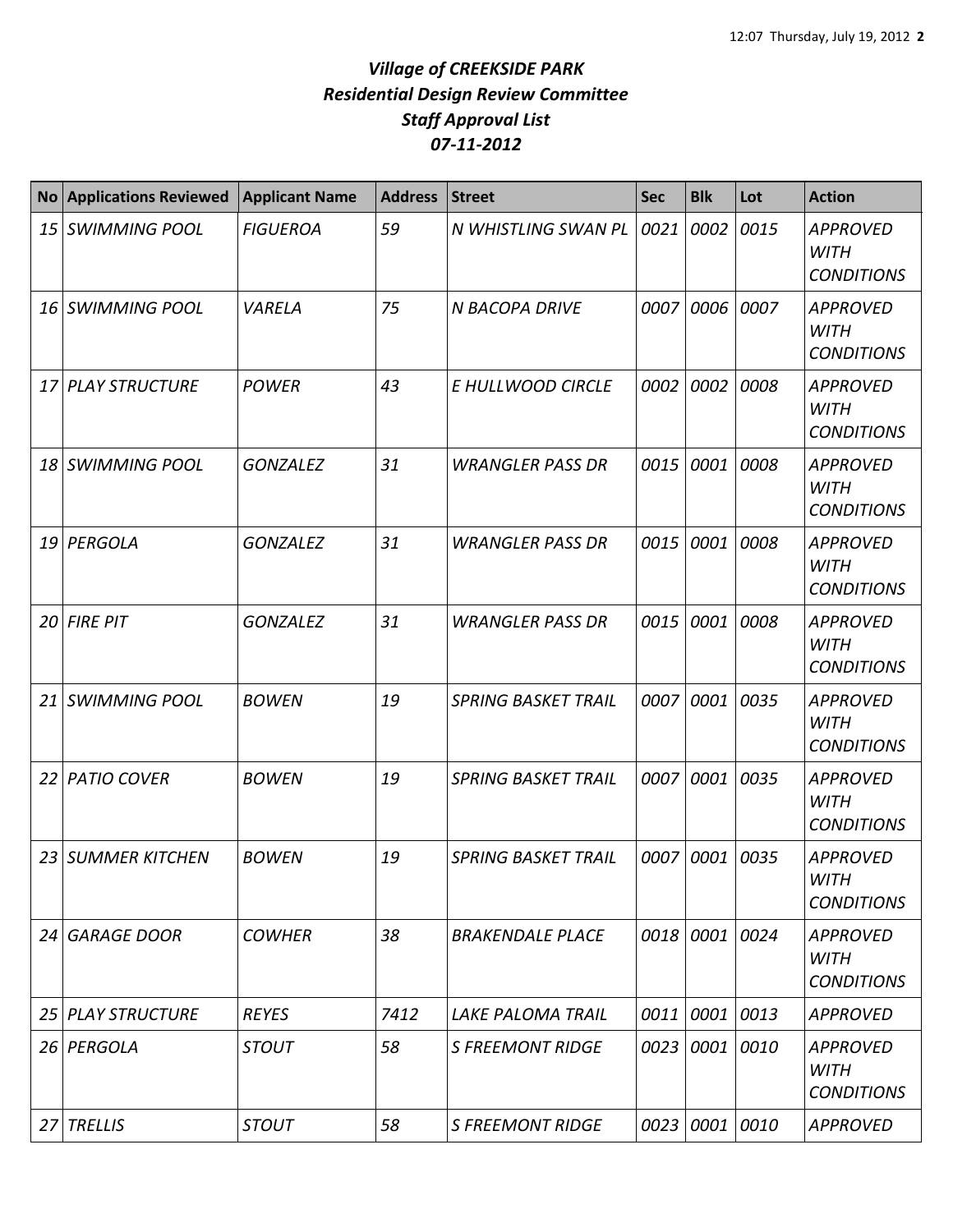| <b>No</b> | <b>Applications Reviewed</b> | <b>Applicant Name</b> | <b>Address</b> | <b>Street</b>             | <b>Sec</b> | <b>Blk</b>     | Lot  | <b>Action</b>                                       |
|-----------|------------------------------|-----------------------|----------------|---------------------------|------------|----------------|------|-----------------------------------------------------|
| 47        | <b>SWIMMING POOL</b>         | <b>FLORES</b>         | 47             | <b>VALERA RIDGE DRIVE</b> | 0017       | 0001           | 0033 | <b>APPROVED</b><br><b>WITH</b><br><b>CONDITIONS</b> |
| 48        | PAVING                       | LONA                  | 59             | E HULLWOOD CIRCLE         | 0002       | 0002           | 0012 | <b>APPROVED</b><br><b>WITH</b><br><b>CONDITIONS</b> |
| 48        | <b>TREE REMOVAL</b>          | <b>MALEMPAII</b>      | 163            | <b>ROCKY POINT DRIVE</b>  | 0005       | 0002           | 0005 | <b>APPROVED</b>                                     |
| 49        | <b>PATIO COVER</b>           | <b>MARTIN</b>         | 46             | <b>LANGSTONE PLACE</b>    | 0009       | 0001           | 0011 | <b>APPROVED</b><br><b>WITH</b><br><b>CONDITIONS</b> |
| 50        | <b>SUMMER KITCHEN</b>        | <b>MARTIN</b>         | 46             | <b>LANGSTONE PLACE</b>    | 0009       | 0001           | 0011 | <b>APPROVED</b><br><b>WITH</b><br><b>CONDITIONS</b> |
| 51        | <b>PLAY STRUCTURE</b>        | <b>BUTLER</b>         | 146            | <b>BAUER POINT CIRCLE</b> | 0006       | 0001           | 0076 | <b>APPROVED</b>                                     |
| 52        | <b>PLAY STRUCTURE</b>        | <b>NEFF</b>           | 47             | E HULLWOOD CIRCLE         | 0002       | 0002           | 0006 | <b>APPROVED</b><br><b>WITH</b><br><b>CONDITIONS</b> |
| 53        | PERGOLA                      | <b>HUBBARD</b>        | 34             | <b>MOHAWK PATH PLACE</b>  | 0006       | 0002           | 0001 | <b>APPROVED</b>                                     |
| 54        | PATIO                        | <b>HUBBARD</b>        | 34             | <b>MOHAWK PATH PLACE</b>  | 0006       | 0002           | 0001 | <b>APPROVED</b>                                     |
| 55        | <b>GENERATOR</b>             | <b>CASEY</b>          | 83             | E CRYSTAL CANYON CIR      | 0001       | 0001           | 0054 | <b>APPROVED</b><br><b>WITH</b><br><b>CONDITIONS</b> |
| 56        | <b>FOUNTAIN</b>              | <b>SHAFI</b>          | $\overline{7}$ | <b>PANAMINT COURT</b>     | 0022       | 0001           | 0009 | <b>APPROVED</b>                                     |
| 57        | <b>SWIMMING POOL</b>         | <b>DRACHENBERG</b>    | 119            | <b>W ARBOR CAMP CIR</b>   | 0004       | 0001 0061      |      | <b>APPROVED</b><br>WITH<br><b>CONDITIONS</b>        |
|           | 58 PERGOLA                   | <b>DRACHENBERG</b>    | 119            | <b>W ARBOR CAMP CIR</b>   |            | 0004 0001 0061 |      | <b>APPROVED</b><br><b>WITH</b><br><b>CONDITIONS</b> |
| 59        | <b>FIRE PIT</b>              | <b>DRACHENBERG</b>    | 119            | <b>W ARBOR CAMP CIR</b>   | 0004       | 0001 0061      |      | <b>APPROVED</b><br><b>WITH</b><br><b>CONDITIONS</b> |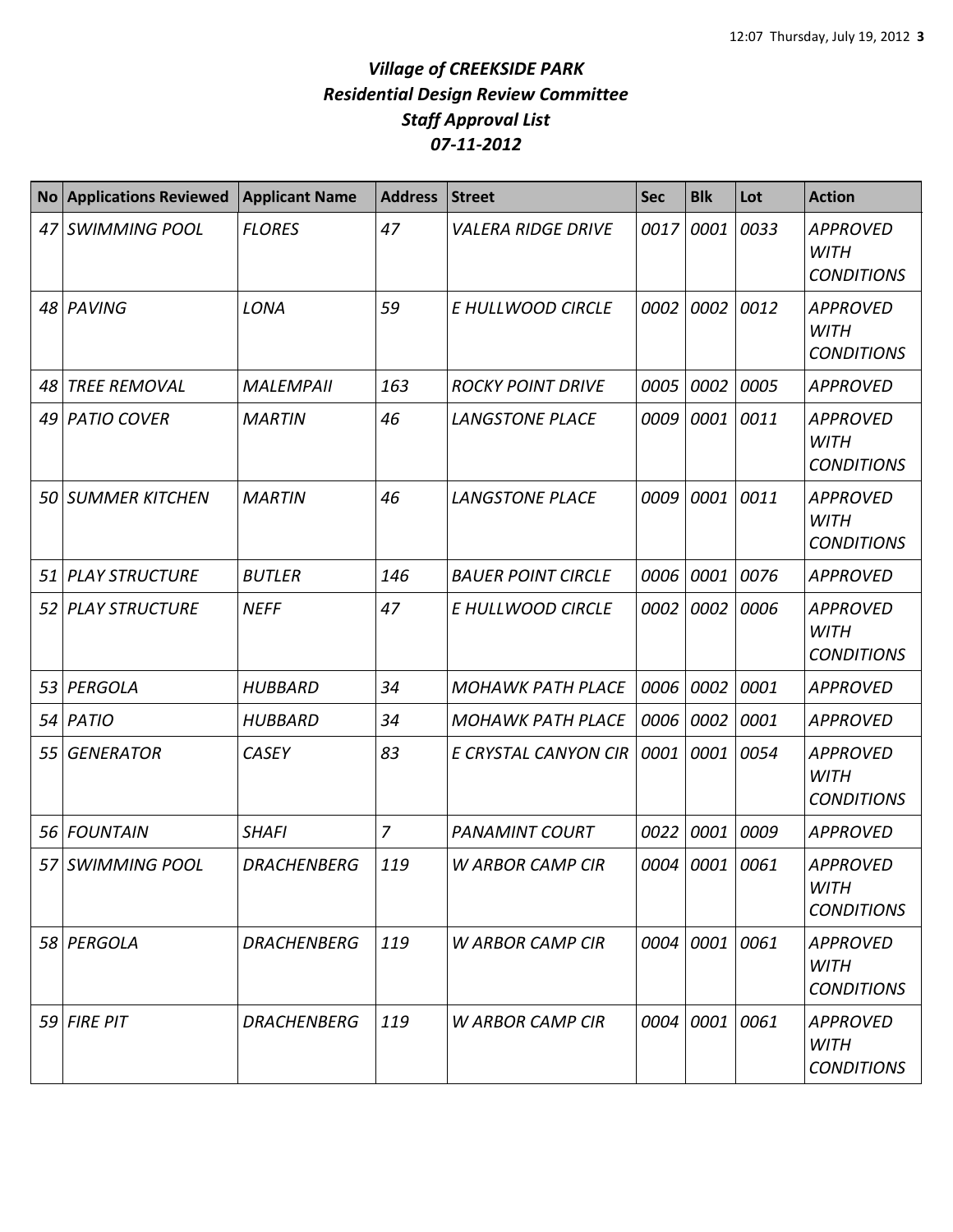| <b>No</b> | <b>Applications Reviewed</b> | <b>Applicant Name</b> | <b>Address</b> | <b>Street</b>                   | <b>Sec</b> | <b>Blk</b> | Lot  | <b>Action</b>                                       |
|-----------|------------------------------|-----------------------|----------------|---------------------------------|------------|------------|------|-----------------------------------------------------|
| 59        | <b>SWIMMING POOL</b>         | <b>FIZET</b>          | 78             | <b>DEER PLAIN DRIVE</b>         | 0024       | 0001       | 0012 | <b>APPROVED</b><br><b>WITH</b><br><b>CONDITIONS</b> |
| 60        | PATIO                        | <b>EVANS</b>          | 42             | <b>BRAKENDALE</b>               | 0018       | 0001       | 0023 | <b>APPROVED</b>                                     |
| 61        | <b>GENERATOR</b>             | <b>MARTIN</b>         | 18             | <b>CHASE MILLS PLACE</b>        |            | 0006 0001  | 0011 | <b>APPROVED</b><br><b>WITH</b><br><b>CONDITIONS</b> |
| 62        | <b>SWIMMING POOL</b>         | <b>HENDERSON</b>      | 90             | <b>N SAGE SPARROW CIR</b>       | 0011       | 0004       | 0019 | <b>APPROVED</b><br><b>WITH</b><br><b>CONDITIONS</b> |
| 63        | PERGOLA                      | <b>MARTINEZ</b>       | 47             | PALOMA BEND PLACE               | 0025       | 0001       | 0008 | <b>APPROVED</b><br><b>WITH</b><br><b>CONDITIONS</b> |
| 64        | <b>GATE</b>                  | <b>TAYLOR</b>         | 151            | <b>W CRYSTAL CANYON</b>         | 0001       | 0001       | 0071 | <b>APPROVED</b>                                     |
| 65        | <b>SWIMMING POOL</b>         | <b>SAMAIA</b>         | 6              | <b>FREESTONE STREAM</b>         | 0015       | 0005       | 0012 | <b>APPROVED</b><br><b>WITH</b><br><b>CONDITIONS</b> |
| 66        | <b>FIRE PIT</b>              | <b>SAMAIA</b>         | 6              | <b>FREESTONE STREAM</b>         | 0015       | 0005       | 0012 | <b>APPROVED</b><br><b>WITH</b><br><b>CONDITIONS</b> |
| 67        | <b>PLAY STRUCTURE</b>        | <b>MISIEWICZ</b>      | 42             | E CRESTA BEND PLACE             |            | 0018 0001  | 0065 | <b>APPROVED</b>                                     |
| 68        | <b>SWIMMING POOL</b>         | <b>BOWERS</b>         | 18             | <b>WANING MOON DRIVE</b>        | 0030       | 0001       | 0006 | <b>APPROVED</b><br><b>WITH</b><br><b>CONDITIONS</b> |
|           | 69 PATIO COVER               | <b>BOWERS</b>         | 18             | WANING MOON DRIVE   0030   0001 |            |            | 0006 | <b>APPROVED</b><br><b>WITH</b><br><b>CONDITIONS</b> |
|           | 70 FIRE PLACE                | <b>BOWERS</b>         | 18             | <b>WANING MOON DRIVE</b>        |            | 0030 0001  | 0006 | <b>APPROVED</b><br><b>WITH</b><br><b>CONDITIONS</b> |
| 71        | <b>GENERATOR</b>             | <b>ALMAN</b>          | 10             | YARBROUGH COURT                 |            | 0015 0005  | 0022 | <b>APPROVED</b><br><b>WITH</b><br><b>CONDITIONS</b> |